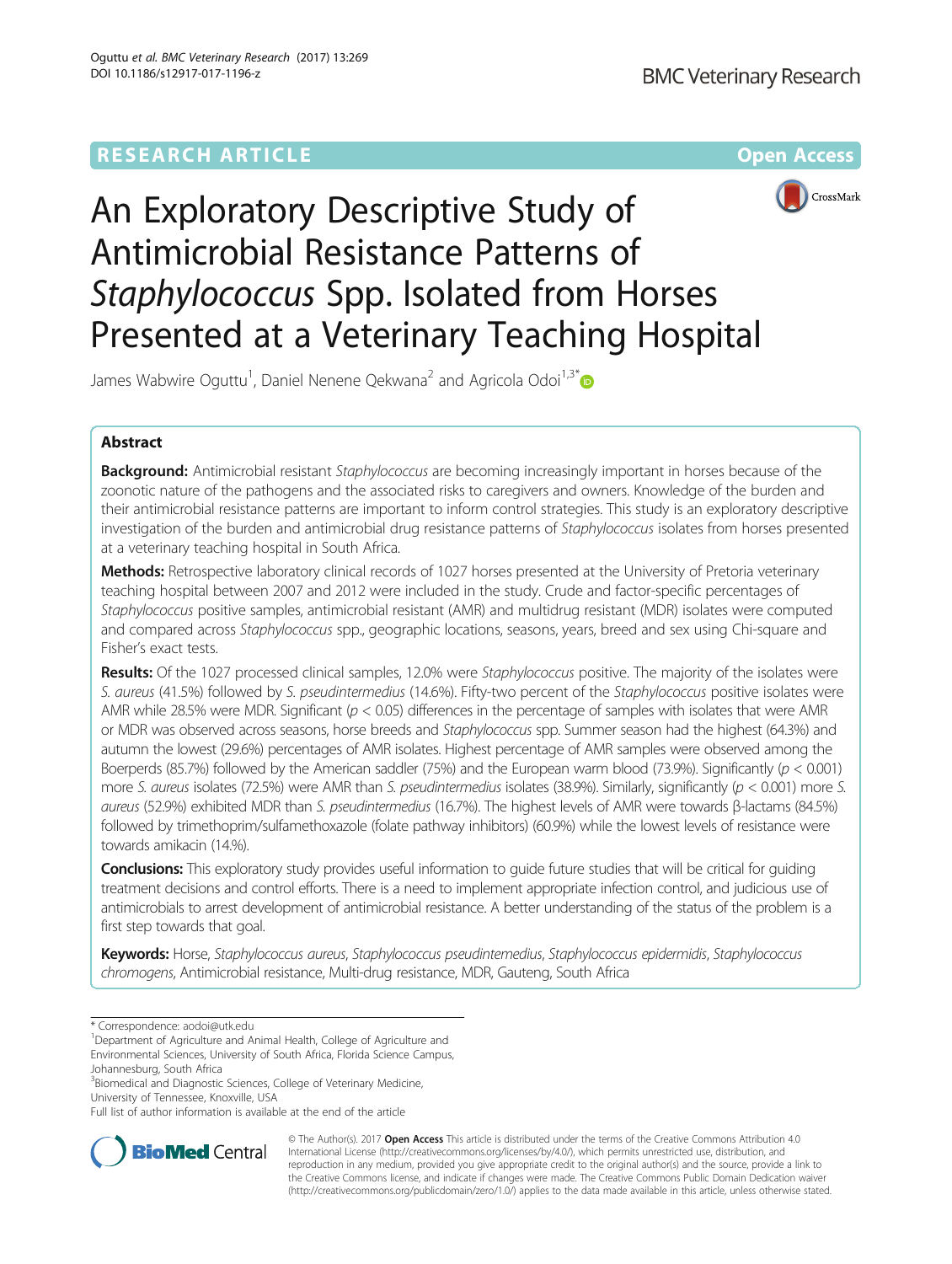# Background

Staphylococcus are Gram-positive cocci that comprise of over 50 species and subspecies, some of which are common commensals of various body sites of different animals [\[1](#page-9-0), [2\]](#page-9-0). Although many Staphylococcus spp., are of no clinical significance, some are important opportunistic pathogens [[1, 3](#page-9-0), [4](#page-9-0)]. In equine medicine S. aureus, S. intermedius and S. hyicus, have been associated with clinical infections [[2\]](#page-9-0). From a public health point of view, there are increasing reports of highly virulent staphylococcal infections that can be transmitted between horses and humans [\[5](#page-9-0)–[7](#page-9-0)]. For example, a Canadian study reported that 96% of the Staphylococcus samples from horses and 93% from humans displayed similar genetic profiles [[8\]](#page-9-0). Another study done in the Netherlands reported that S. aureus isolated from a 16 year old girl was genetically similar to that isolated from a horse [[5](#page-9-0)]. Busscher et al. [[3](#page-9-0)] also reported identical Methicillin Resistant Staphylococcus aureus (MRSA) from horses and their caregivers.

Infections with antimicrobial drug resistant Staphylococcus spp. in both equine and human medicine has been associated with high morbidity, mortality and treatment costs. In animals, infections with antimicrobial drug resistant Staphylococcus spp. has also been associated with significant animal welfare implications due to animals staying sick for long periods in event of treatment failures [[9](#page-9-0)–[12\]](#page-9-0). Although coagulase-positive staphylococci (CoPS) are the most important groups associated with severe infections, coagulase-negative staphylococci (CoNS) have emerged as important pathogens as well. Moreover, all Staphylococcus spp., regardless of their coagulase activity, have potential to develop resistance to different classes of antimicrobials used for human and animal treatment [\[13](#page-9-0)]. Just like CoPS, resistance to antimicrobials such as gentamycin, macrolides, tetracycline, streptomycin, trimethoprim, sulfamethoxazole and fluoroquinolones is commonly observed among CoNS isolates from pets and horses [\[13](#page-9-0), [14](#page-9-0)].

Excessive use of broad spectrum antimicrobials has been hypothesized as the main driver of antimicrobial drug resistance in Staphylococcus spp. [\[15\]](#page-9-0). For example, Bagcigil et al. [\[16\]](#page-9-0) reported high levels of resistance to multiple antimicrobial agents including β-lactams in horses with previous history of treatment with β-lactams. Failure to complete the course of antimicrobial treatment has also been identified as a risk factor for development of resistance among staphylococcal isolates from horses [[17](#page-9-0)]. Recent studies show that colonization with Staphylococcus spp. carrying antimicrobial resistance genes increases the risk of infection with resistant Staphylococcus [\[2, 17](#page-9-0)]. Transfer of resistance genes between pathogenic organisms and commensal flora has also been hypothesized as a risk factor for infection with resistant isolates [\[18\]](#page-9-0). Morton et al. [[19](#page-9-0)] were able to demonstrate horizontal transfer of one conjugate mupirocin plasmid by finding the same plasmid in different staphylococcal isolates from patients in different areas of the hospital, which suggested that isolates had acquired new genes. Moreover, conjugative plasmids can move between CoPS and CoNS [\[19\]](#page-9-0). Furthermore, molecular epidemiological analyses by pulsedfield gel electrophoresis has shown that horizontal transfer of plasmid borne genes within and between different equine staphylococcal species is possible [[20](#page-9-0)].

Despite the existence of evidence suggesting that horses play a significant role as sources of staphylococcal infections for humans [[5](#page-9-0), [6](#page-9-0)], it is surprising that studies of staphylococcal infections in Africa in general, and South Africa in particular, have mainly focussed on humans [[12, 21, 22\]](#page-9-0). Available studies in human medicine suggest a high prevalence of resistant staphylococcal infections, especially MRSA, associated with both hospital and community acquired infections [\[9](#page-9-0)]. Therefore, studies of horses are critically needed to fill this knowledge gap. Given the paucity of data on both the burden of staphylococcal infections and the antibiotic resistance profiles among Staphylococcus isolates from horses in Africa, the present study is an exploratory descriptive investigation of the burden of staphylococcal infections and their antimicrobial drug resistance patterns among horses presented at the University of Pretoria veterinary teaching hospital from 2007 to 2012. This exploratory investigation is expected to provide useful information to guide future hypothesis driven studies in this region of the world.

# **Methods**

#### Study area

This study was conducted using retrospective laboratory data collected from Gauteng province in South Africa. Gauteng province is approximately  $18,178$  km<sup>2</sup> in size, and has an estimated population of 13.2 million people (24% of the South African population). During the time period covered by this study, the province had a total of five metropolitan municipalities: Ekurhuleni, Sedibeng, Johannesburg, Tshwane and West Rand. The province has a subtropical climate, and is cooler in Johannesburg and slightly warmer in Pretoria. Gauteng is located in the Highveld region of South Africa, and has an annual summer rainfall of approximately 700 mm. It has four seasons: summer (November–March), autumn (April–May), winter (June–August) and spring (September–October). Winter is the driest season, while December and January are the wettest months. The province experiences annual maximum temperatures of about 22 °C in the south and 25 °C in the north [[23](#page-9-0), [24](#page-9-0)].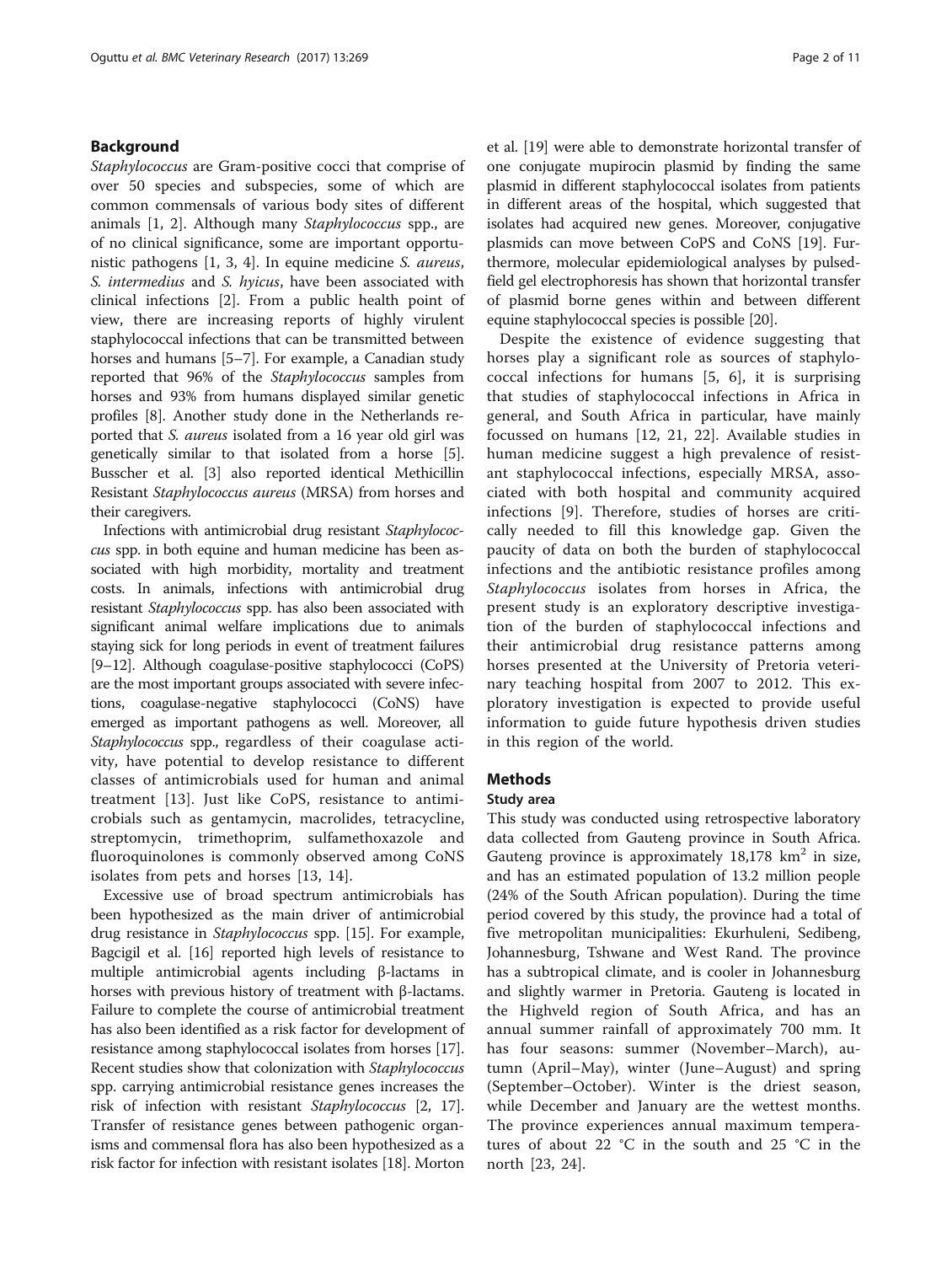### Data source

Laboratory records of all 1027 clinical samples from horses, from Gauteng Province, presented at the University of Pretoria bacteriology diagnostic laboratory for isolation and susceptibility testing of Staphylococcus spp. from January 2007 to December 2012 were included in the study. The data were received as paper records, reviewed and entered into an electronic database. The following fields were extracted for each record: horse breed, sex, age (in months), date sample was submitted as well as culture and antimicrobial susceptibility test results. The data were assessed for duplicate entries and if any horses had been sampled multiple times during the study period. No duplicates were identified. The dataset did not contain multiple tests from the same horse, neither were there mixed infections in the samples analysed. The breeds of horses were re-classified to identify the top 10 breeds. All other breeds that had small numbers were grouped into one category and called other breeds.

# Isolation of Staphylococcus spp. and testing for antimicrobial susceptibility

The Bacteriology Laboratory at the University of Pretoria veterinary teaching hospital, from where the study data were obtained, follows standardized protocols for isolation of Staphylococcus spp. based on the methods described in Quinn et al. [[25\]](#page-9-0). Susceptibility testing of samples was conducted using the Kirby Bauer disc diffusion technique following the guidelines described in the Clinical and Laboratory Standards Institute (CLSI) document [\[26\]](#page-9-0). The isolates were subjected to antimicrobial susceptibility testing against a panel of 9 drugs using the disc diffusion method. Antimicrobial resistance (AMR) was defined as resistance to at least one antimicrobial while multidrug resistance (MDR) was defined as resistance to 3 or more classes of antimicrobials [[27](#page-9-0)]. Thus, some of the isolates classified as AMR were also included in the MDR group if they exhibited resistance to 3 or more classes of antimicrobials.

# Statistical analysis

Shapiro-Wilks test [\[28\]](#page-9-0) was used to test normality of continuous variables. Non-normally distributed continuous variables were summarized using medians and interquartile ranges. Age was categorized into four categories: foals (<1 year old), yearlings (1–2 years old), fillies and colts (2–4 years old) and adults (>4 years old). Crude and factor-specific percentages of Staphylococcus positive samples, AMR and MDR isolates as well as their 95% confidence intervals were computed. The factors (categorical variables) considered were: species of Staphylococcus, geographic location, season, year, breed, age group and sex. Associations between these categorical variables and percentages of Staphylococcus positive samples, AMR and MDR isolates were assessed using Chi-square and, in cases of small expected cell sizes, Fishers Exact test. Significance was assessed at  $p \leq 0.05$ . Due to the small sample sizes involved in this exploratory descriptive investigation, adjusted associations using multiple regression models could not be assessed. All statistical analyses were performed in STATA [\[29\]](#page-9-0).

### Results

A total of 1027 clinical samples from horses in Gauteng Province were submitted to the University of Pretoria bacteriology diagnostic laboratory from 2007 to 2012 and were included in this study. Of the 1027 processed samples, 12.0% (123/1027) were positive for staphylococci, the majority of which were S. aureus (41.5%) followed by S. pseudintermedius (14.6%), S. epidermidis (4.9%), S. equinus (0.8%), and S. chromogens (0.8%). The remaining 37.4% of the samples did not have species information. Of the *Staphylococcus* positive samples, a total of 52.0% (64/123) had isolates that exhibited antimicrobial resistance to at least one antimicrobial (AMR), while 28.5% (35/123) had isolates that exhibited multidrug resistance (MDR). Significantly ( $p = 0.002$ ) more samples had isolates that exhibited AMR (52.0%; 95% CI: 42.8–61.1) than those that had MDR (28.5%; 95% CI: 20.7–37.3%).

#### Distribution by animal characteristics

The samples that were submitted and processed, came from 29 different breeds of horses. The five most common breeds contributing samples were: Thoroughbreds (26.8%), European warm blood (12.6%), Arab (11.6%), South African warm blood (6.4%) and Friesian (6.0%) (Table [1\)](#page-3-0). A significant ( $p = 0.001$ ) association was observed between breed and the percentage of Staphylococcus positive samples, with the highest percentage of Staphylococcus positive samples observed among crossbreeds (20.5%), followed by Boerperds (18.9%) and European breeds (17.8%). There was also a significant  $(p = 0.015)$  association between breed of the horse and the percentage of samples carrying resistant isolates, with the highest percentage of samples with resistant isolates being observed among the Boerperds (85.7%) followed closely by the American saddler (75%) and the European warm blood (73.9%). Similarly, there was a significant ( $p = 0.006$ ) association between the percentage of samples carrying MDR isolates and horse breed, with the American Saddler having the highest percentage (75%) of MDR followed by European warm blood (56.5%), Thoroughbreds (33.3%) and the Boerperds (28.6%).

The median age of the horses was 4.3 years, but ranged from 0 to 25.7 years (interquartile range: 0.7– 9 years). The majority of the samples were from adults (50.6%), followed by foals (27.1%). Yearlings contributed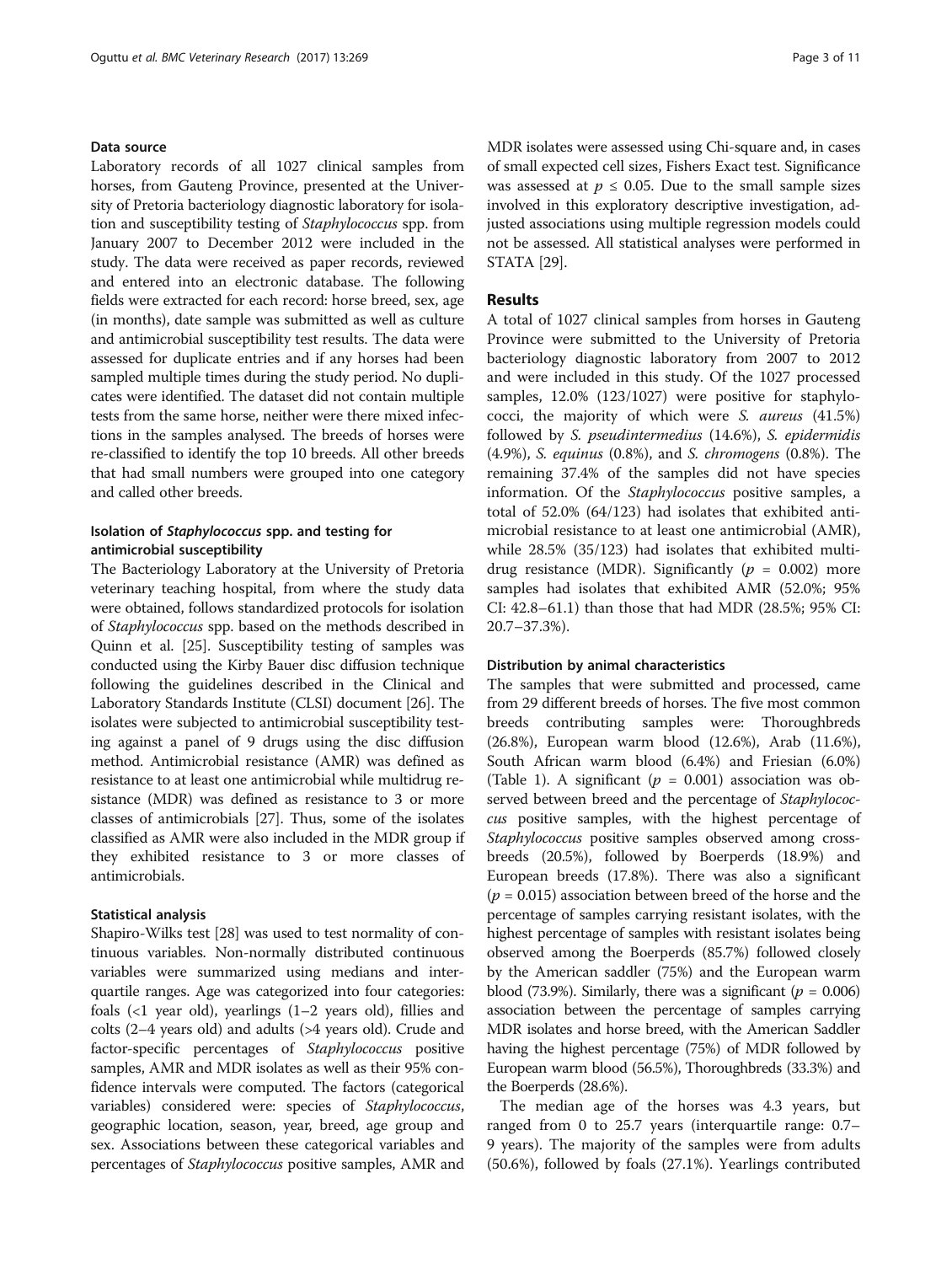|                           | $(n = 1027)$ | All Samples Processed |            | Staphylococcus Positive Samples<br>$(n = 123)$ |        |            |
|---------------------------|--------------|-----------------------|------------|------------------------------------------------|--------|------------|
| Breed                     | $n^a$        | $\%^{\mathsf{b}}$     | 95% CIC    | $n^a$                                          | $\%$ b | 95% CIC    |
| American Saddler          | 39           | 3.8                   | 2.8, 5.2   | $\overline{4}$                                 | 10.3   | 3.8, 24.6  |
| Arab                      | 119          | 11.6                  | 9.8, 13.7  | $\,8\,$                                        | 6.7    | 3.4, 12.9  |
| Boerperd                  | 37           | 3.6                   | 2.6, 4.9   | $\overline{7}$                                 | 18.9   | 9.2, 35.0  |
| Crossbreed                | 39           | 3.8                   | 2.8, 5.2   | $\,8\,$                                        | 20.5   | 10.5, 36.2 |
| European warm blood       | 129          | 12.6                  | 10.7, 14.7 | 23                                             | 17.8   | 12.1, 25.4 |
| Friesian                  | 62           | 6.0                   | 4.7, 7.7   | $\overline{2}$                                 | 3.2    | 0.8, 12.1  |
| Nooitgedachtpony          | 43           | 4.2                   | 3.1, 5.6   | 5                                              | 11.6   | 4.9, 25.3  |
| South African warm blood  | 66           | 6.4                   | 5.1, 8.1   | $\mathbf{1}$                                   | 1.5    | 0.2, 10.1  |
| Thoroughbred              | 275          | 26.8                  | 24.2, 29.6 | 21                                             | 7.6    | 5.0, 11.4  |
| Welshpony                 | 25           | 2.4                   | 1.6, 3.6   | 3                                              | 12.0   | 3.8, 31.9  |
| Percheron                 | 13           | 1.3                   | 0.7, 2.2   | $\mathsf{O}\xspace$                            | 0      | $\equiv$   |
| All other breeds          | 73           | 7.1                   | 5.6, 8.9   | 6                                              | 8.2    | 3.1, 17.1  |
| Unspecified or missing    | 107          | 10.4                  | 8.7, 12.4  | 35                                             | 32.7   | 24.0, 42.5 |
| Age Group                 |              |                       |            |                                                |        |            |
| Foal $(< 1$ year)         | 278          | 27.1                  | 24.4, 29.9 | 58                                             | 20.9   | 16.2, 26.1 |
| Yearling (1-2 years)      | 83           | 8.1                   | 6.5, 9.9   | 9                                              | 10.8   | 5.1, 19.6  |
| Filly or Colt (2-4 years) | 146          | 14.2                  | 12.1, 16.5 | 13                                             | 8.9    | 4.8, 14.7  |
| Adult ( $>$ 4 years)      | 520          | 50.6                  | 47.5, 53.7 | 43                                             | 8.3    | 6.0, 11.0  |
| Sex                       |              |                       |            |                                                |        |            |
| Males                     | 499          | 48.6                  | 45.5, 51.7 | 48                                             | 9.6    | 7.2, 12.6  |
| Females                   | 434          | 42.2                  | 39.2, 45.3 | 44                                             | 10.1   | 7.6, 13.4  |
| Unspecified or missing    | 94           | 9.2                   | 7.5, 11.1  | 31                                             | 33.0   | 23.6, 43.4 |

<span id="page-3-0"></span>Table 1 Host factor distribution of equine samples from Gauteng Province (South Africa) tested for Staphylococcus, 2007–2012

<sup>a</sup>number of samples

**b** percentage of samples

c 95% confidence interval

the lowest percentage of samples (8.1%) (Table 1). A significant ( $p = 0.001$ ) association was observed between age group and percentage of Staphylococcus positive samples. Foals had the highest percentage (20.9%; 95% CI: 16.2, 26.1%) of Staphylococcus positive samples followed by yearlings (10.8%; 95% CI: 5.1, 19.6), fillies/ colts (8.9%; 95% CI: 4.8, 14.7%) and adults (8.3%; 95% CI: 6.0, 11.0%). However, there was no significant difference ( $p = 0.360$ ) in the levels of antimicrobial resistance across age groups. On the contrary, a significant  $(p = 0.012)$  association in the levels of samples that had MDR isolates was observed across age groups, with fillies/colts having the highest levels (46.2%; 95% CI: 19.2, 74.9%) followed by adults (42.0%; 95% CI: 27.0, 57.9%), foals (17.2%; 95% CI: 8.6, 29.4%) and yearlings had the lowest (11.1%; 95% CI: 0.2, 48.2%).

Significantly ( $p = 0.001$ ) more samples from males (48.6%) than from females (42.2%) were processed. However, there were no significant ( $p = 0.438$ ) differences in the percentages of Staphylococcus positive

samples obtained from males (9.6%) and females (10.1%) (Table 1). Similarly, no significant ( $p = 0.231$ ) differences in the percentage of samples with resistant isolates were observed between males (64.6%); 95% CI: 49.5, 77.8%) and females (52.3%; 95% CI: 36.7, 67.5%). Interestingly, there was a significantly ( $p = 0.024$ ) higher percentage of MDR isolates among samples from male (41.7%; 95% CI: 27.6, 56.8) than female horses (20.5%; 95% CI: 9.8, 35.3%).

#### Temporal patterns

The largest percentage of samples were submitted during summer (40.8%) while the lowest (15.6%) were submitted during the spring (Table [2\)](#page-4-0). Although spring (14.4%) and autumn (14.1%) tended to have higher percentages of Staphylococcus positive samples than the other two seasons, there was no significant  $(p = 0.357)$  association between season and percentage of *Staphylococcus* positive samples (Table [2](#page-4-0)). However, a significant ( $p = 0.002$ ) association between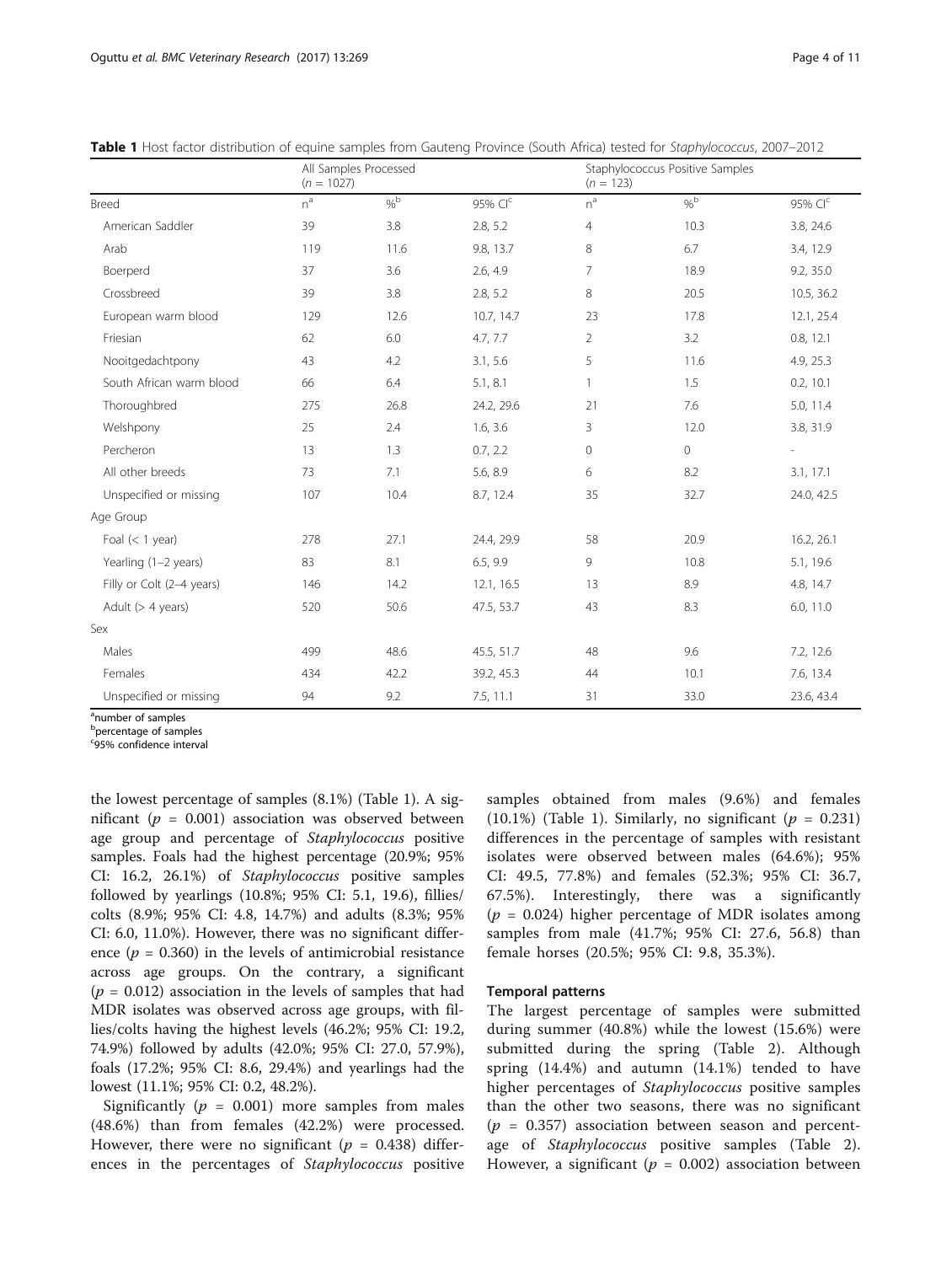<sup>a</sup>95% confidence interval

<sup>b</sup>Percent

<sup>c</sup>AMR: Antimicrobial resistant (defined as resistance to at least one antimicrobial)

<sup>d</sup>MDR: Multidrug resistant (defined as resistance to at least three classes of antimicrobials; includes a subset of AMR isolates)

season and percentage of isolates resistant to at least one antimicrobial was observed. Summer had the highest (64.3%; 95% CI: 48.6, 77.4%) and autumn the lowest (29.6%; 95% CI: 15.2, 49.6%) percentage of antimicrobial resistant isolates (Table 2). On the contrary, there was no significant ( $p = 0.137$ ) association between the percentage of MDR isolates and season.

A comparison of the percentage of samples submitted and processed each year revealed that significantly more samples were processed in 2007; and the lowest percentage of samples were received and processed in 2011. Moreover, there was a significant ( $p < 0.001$ ) association between year and the percentage of Staphylococcus positive samples, with the largest percentage of positive samples occurring in 2012 (24.2%) (Table 2). Thus, except for the anomaly observed in 2011, there was an increasing trend in the percentage of Staphylococcus positive samples during the study period (Table 2). By contrast, there were no significant ( $p = 0.707$ ) differences in the percentage of AMR isolates across the years, neither were there significant differences ( $p = 0.304$ ) in the percentage of MDR isolates across the years.

# Geographic patterns

The geographic distribution of sample submissions was a reflection of the distribution of horse populations across the different municipalities with Tshwane submitting most (61.2%) of the samples followed by Johannesburg (20%) (Table 2). Although the percentage of Staphylococcus positive samples varied from 10% in Ekurhuleni municipality to 20% in Sedibeng municipality (Table 2), these differences were not statistically significant ( $p = 0.563$ ). The percentage of isolates that were resistant to at least one antimicrobial varied from 40% in Sedibeng to 63.6% in Ekurhuleni (Table 2). Again, there were no significant  $(p = 0.857)$  differences in the percentage of isolates that were resistant to at least one antimicrobial. Similarly, the percentage of MDR isolates varied from 20% in Sedibeng to 36.4% in Ekurhuleni municipality (Table 2). As was the case with AMR isolates, there were no significant  $(p = 0.891)$  differences in the percentage of MDR isolates across the municipalities.

# Antimicrobial susceptibility profiles

There was a significant ( $p < 0.001$ ) difference in the percentages of samples with resistant isolates across the

<span id="page-4-0"></span>

| 2007-2012 |     |           |                                                                                                                                                                  | Table 2 Temporal and Geographic distribution of equine samples from Gauteng Province assessed for antimicrobial susceptibility, |  |           |      |            |
|-----------|-----|-----------|------------------------------------------------------------------------------------------------------------------------------------------------------------------|---------------------------------------------------------------------------------------------------------------------------------|--|-----------|------|------------|
|           |     |           | All Samples Processed ( $n = 1027$ ) Staphylococcus positive samples ( $n = 123$ ) AMR <sup>c</sup> Isolates ( $n = 64$ ) MDR <sup>d</sup> Isolates ( $n = 35$ ) |                                                                                                                                 |  |           |      |            |
|           | 0‰¤ | 95% $Cla$ | $\%$                                                                                                                                                             | 95% Cl <sup>a</sup>                                                                                                             |  | 95% $Cld$ | $\%$ | 95% $Cl^a$ |

|              |                     | All Sattiples Processed $(n = 1027)$ | Staphylococcus positive samples $(n = 123)$ |                     | AIVIK ISOIDLES $(I) = 04$ |                     | $NUDK$ <i>ISOIGLES</i> $(n = 35)$ |                     |
|--------------|---------------------|--------------------------------------|---------------------------------------------|---------------------|---------------------------|---------------------|-----------------------------------|---------------------|
|              | $\overline{\%^{b}}$ | 95% Cl <sup>a</sup>                  | $\%$                                        | 95% Cl <sup>a</sup> | %                         | 95% Cl <sup>a</sup> | $\%$                              | 95% Cl <sup>a</sup> |
| Season       |                     |                                      |                                             |                     |                           |                     |                                   |                     |
| Summer       | 40.8                | 37.8, 43.8                           | 10.0                                        | 7.4, 13.3           | 64.3                      | 48.6, 77.4          | 38.1                              | 24.6, 53.8          |
| Autumn       | 18.6                | 16.3, 21.1                           | 14.1                                        | 9.9, 19.9           | 29.6                      | 15.2, 49.6          | 14.8                              | 5.5, 34.2           |
| Winter       | 25.0                | 22.5, 27.8                           | 12.1                                        | 8.6, 16.7           | 58.1                      | 40.0, 74.2          | 41.9                              | 25.8, 60.0          |
| Spring       | 15.6                | 13.5, 17.9                           | 14.4                                        | 9.7, 20.7           | 47.8                      | 28.3, 68.1          | 8.7                               | 2.1, 29.9           |
| Year         |                     |                                      |                                             |                     |                           |                     |                                   |                     |
| 2007         | 34.1                | 31.2, 37.0                           | 7.7                                         | 5.3, 11.0           | 55.6                      | 36.4, 73.2          | 14.8                              | 5.5, 34.2           |
| 2008         | 15.5                | 13.4, 17.8                           | 8.2                                         | 4.8, 13.6           | 53.8                      | 27.0, 78.6          | 15.4                              | 3.6, 47.0           |
| 2009         | 16.1                | 13.9, 18.4                           | 12.1                                        | 7.9, 18.1           | 55.0                      | 32.9, 75.3          | 35.0                              | 17.2, 58.3          |
| 2010         | 8.8                 | 7.2, 10.7                            | 13.3                                        | 7.7, 22.1           | 33.3                      | 12.4, 63.9          | 8.3                               | 1.0, 44.1           |
| 2011         | 7.1                 | 5.7, 8.9                             | 6.8                                         | 2.9, 15.5           | 60.0                      | 16.6, 91.9          | 20.0                              | 2.1, 74.8           |
| 2012         | 18.5                | 16.2, 21.0                           | 24.2                                        | 18.6, 30.8          | 52.2                      | 37.7, 66.3          | 43.5                              | 29.8, 58.2          |
| Municipality |                     |                                      |                                             |                     |                           |                     |                                   |                     |
| Johannesburg | 20.0                | 17.6, 22.5                           | 11.7                                        | 7.6, 16.9           | 54.2                      | 34.0, 73.0          | 33.3                              | 17.2, 54.5          |
| Tshwane      | 61.2                | 58.2, 64.2                           | 11.6                                        | 9.2, 14.4           | 49.3                      | 37.9, 60.8          | 26.0                              | 16.5, 37.6          |
| Ekurhuleni   | 10.1                | 8.4, 12.1                            | 10.6                                        | 5.4, 18.1           | 63.6                      | 32.3, 86.5          | 36.4                              | 13.5, 67.7          |
| Sedibeng     | 2.4                 | 1.6, 3.6                             | 20.0                                        | 6.8, 40.7           | 40.0                      | 5.3, 85.3           | 20.0                              | 0.5, 71.6           |
| West Rand    | 6.2                 | 4.9, 7.9                             | 10.0                                        | 7.8, 26.9           | 60.0                      | 26.3,87.8           | 30.0                              | 6.7, 65.2           |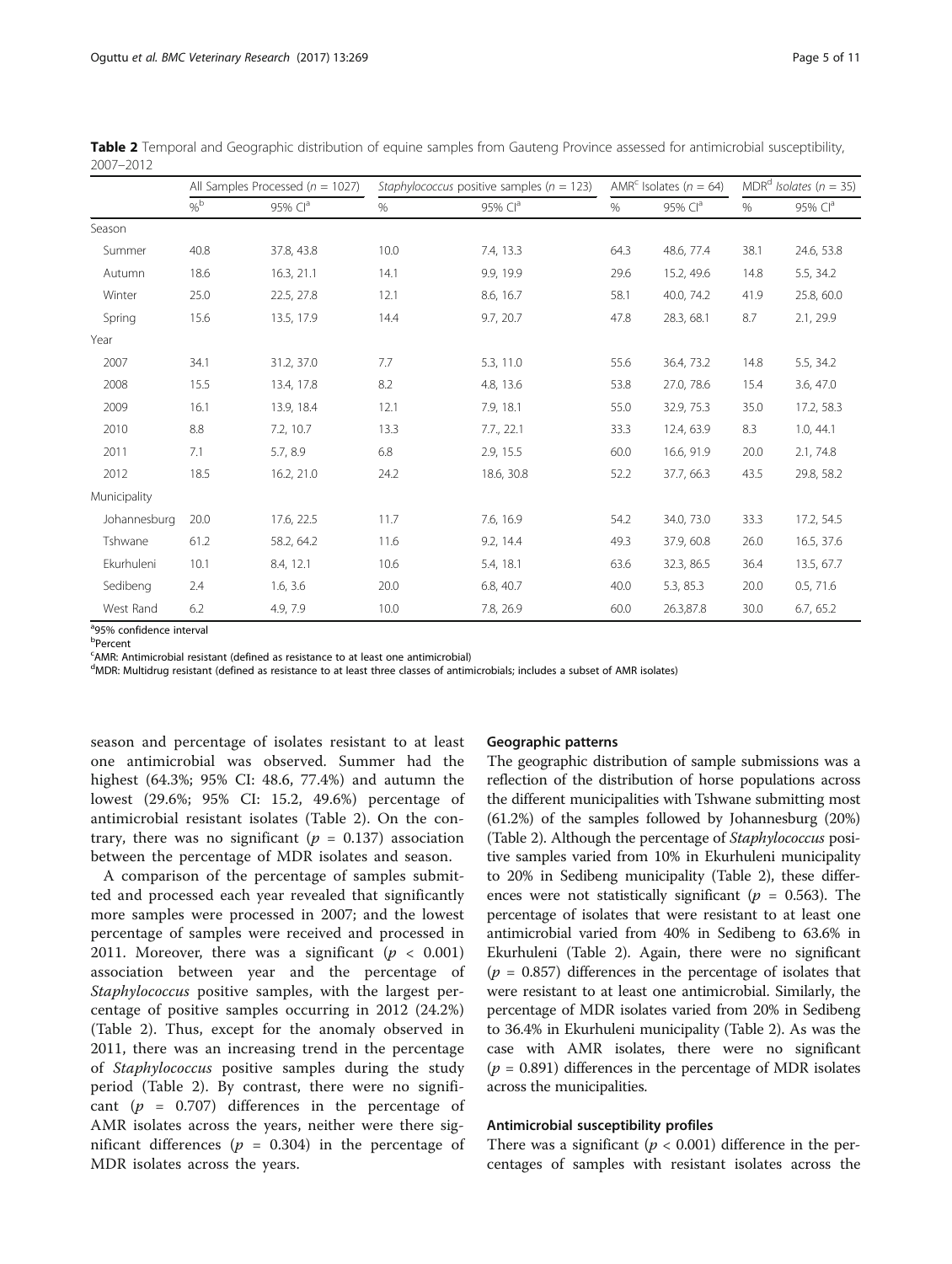Staphylococcus spp., with S. aureus (72.5%) showing much higher levels of resistance than S. pseudintermedius (38.9%) (Table 3). Similarly, there was a significant  $(p = 0.0001)$  difference in the percentages of samples with MDR isolates across species, and again S. aureus (52.9%) exhibited higher levels of MDR compared to S. pseudintermedius (16.7%) (Table 3).

Significant ( $p < 0.05$ ) differences in the levels of resistance to each antimicrobial was also observed, with resistance to β-lactams being the highest (ampicillin: 84.5%; penicillin: 74.1%) followed by Trimethoprim/sulfamethoxazole (folate pathway inhibitors) (60.9%), while the lowest level of resistance was towards amikacin (14.1%) (Table 3). Most MDR isolates tended to exhibit resistance to trimethoprim/sulfamethoxazole (53.1%), followed by gentamicin (48.9%) (Table 3). Only 9.1% of these isolates

| <b>Table 3</b> Distribution of antimicrobial resistance by species of |  |  |
|-----------------------------------------------------------------------|--|--|
| Staphylococcus and antimicrobial agent                                |  |  |

|                                                           |      | Resistant Isolates                                        | <b>MDR</b> Isolates |                              |
|-----------------------------------------------------------|------|-----------------------------------------------------------|---------------------|------------------------------|
|                                                           | $\%$ | 95% CI                                                    | %                   | 95% CI                       |
| Species                                                   |      | $n = 123$                                                 |                     | $n = 35$                     |
| S. aureus                                                 |      | 72.5 58.3, 83.3 <sup>a</sup>                              | 52.9                | 38.5, $67.1a$                |
| S. pseudintermedius                                       | 38.9 | 19.2, 63.0 <sup>b</sup>                                   | 16.7                | 3.6, 41.4 $^{b}$             |
| S. $spp'$                                                 |      | 30.4 18.7, 45.4 <sup>b</sup>                              | $2.2 -$             | $0.1, 11.5^c$                |
| All other species <sup>2</sup>                            |      | 75.0 34.9, 96.8 <sup>a</sup>                              |                     | 50.0 15.7, 84.3 <sup>a</sup> |
| Antimicrobial & Antimicrobial Class                       |      | $n = 64$                                                  |                     | $n = 35$                     |
| Aminoglycosides <sup>3</sup>                              |      |                                                           |                     |                              |
| Gentamycin                                                |      | 54.6 42.1, 66.7 <sup>a</sup>                              | 48.9                | 38.1, 59.8                   |
| Amikacin                                                  | 14.1 | 7.3, $25.2^e$                                             | 9.1                 | 4.0, 17.1                    |
| B-lactams <sup>4</sup>                                    |      |                                                           |                     |                              |
| Ampicillin                                                | 84.5 | 72.3, 91.9 <sup>b</sup>                                   | 37.5                | 27.4, 48.5                   |
| Penicillin                                                | 74.1 | 61.0, 84.0 <sup>b</sup>                                   | 37.5                | 27.4, 48.5                   |
| Ceftriaxone                                               |      | 44.8 32.3, 58.1 <sup>c</sup>                              | 30.0                | 20.3, 41.3                   |
| Fluoroquinolones <sup>5</sup>                             |      |                                                           |                     |                              |
| <b>Enrofloxacin</b>                                       |      | 23.4 14.5, 35.7 <sup>c</sup>                              | 18.8                | $10.1, 30.5^{\rm b}$         |
| Folate Pathway Inhibitors <sup>6</sup>                    |      |                                                           |                     |                              |
| Trimotherim-sulfamethoxazole 60.9 48.2, 72.3 <sup>a</sup> |      |                                                           |                     | 53.1 40.2, 65.7 <sup>a</sup> |
| Tetracyclines <sup>7</sup>                                |      |                                                           |                     |                              |
| Doxycyline                                                | 46.9 | 34.8, 59.4 $a$ <sup>a,d</sup>                             |                     | 35.9 24.3, 48.9 <sup>c</sup> |
| Phenicols                                                 |      |                                                           |                     |                              |
| Chloramphenicol                                           |      | 44.1 31.7, 57.2 <sup>d</sup> 31.3 20.2, 44.1 <sup>c</sup> |                     |                              |

<sup>1</sup>Samples that were not identified to species level and were thus reported as Staphylococcus spp.

- 6 Sulphamethoxazole
- 7 Chloramphenicol

a-dEstimates with different superscripts are significantly different at 5% significance level

exhibited resistance towards amikacin and only 18.8% displayed resistance towards enrofloxacin. The distribution of the number of classes of antimicrobials to which isolates were resistant is shown in Table 4.

The majority of MDR combinations observed involved S. aureus (Table [5](#page-6-0)). Multidrug resistance involving combinations of four antimicrobials tended to occur more frequently in young foals as compared to combinations that involved more antimicrobials. Most samples with MDR isolates came from Tshwane municipality (Table [5\)](#page-6-0) and involved mainly European warm blood (31.1%) and Thoroughbreds (20.0%). It is interesting to note that a high percentage (35.6%) of MDR isolates were from horses less than 1 month old (Table [5](#page-6-0)).

# **Discussion**

The current study is an exploratory descriptive analysis of antimicrobial resistance patterns of Staphylococcus spp. isolated from horses presented at a veterinary teaching hospital in South Africa. Since very little is known regarding the epidemiology of antimicrobial resistance in horses in Africa and many other developing economies, this study is intended to provide preliminary information to guide future more detailed hypothesis driven epidemiological studies of antimicrobial drug resistance among Staphylococcus spp. not only in horses, but other domestic species as well.

Contrary to findings by Leekha et al. [\[30\]](#page-9-0) the present study did not find significant seasonal differences in the percentage of Staphylococcus positive samples. This could be due to aggregation of cases by pre-defined seasons, as was done in the present study. Other authors have argued that this aggregation leads to loss of information if infection occurrences are not seasonal but follow other cyclical patterns such as biannual patterns [[30](#page-9-0)]. Some authors have suggested use of time-series analytical approaches in such situations [\[31](#page-9-0)]. Unfortunately, due to the exploratory nature and the small samples sizes of the current study, time-series analysis could not be performed. The significant association observed between season and percentage of antimicrobial resistance could be attributed to weather

|  | <b>Table 4</b> Distribution of number of antimicrobial classes to |  |  |  |
|--|-------------------------------------------------------------------|--|--|--|
|  | which equine samples exhibited resistance ( $n = 64$ )            |  |  |  |

| Number of antimicrobial classes<br>to which isolates exhibited resistance | <b>Number</b><br>of isolates | Percent | 95% $Cla$  |
|---------------------------------------------------------------------------|------------------------------|---------|------------|
| 1                                                                         | 17                           | 26.6    | 16.3, 39.1 |
| 2                                                                         | 12                           | 18.8    | 10.1, 30.4 |
| 3                                                                         | 7                            | 10.9    | 4.5, 21.2  |
| 4                                                                         | 12                           | 18.8    | 10.1, 30.4 |
| 5                                                                         | 8                            | 12.5    | 5.6, 23.2  |
| 6                                                                         | 8                            | 12.5    | 5.6, 23.2  |

<sup>a</sup>95% confidence interval

<sup>&</sup>lt;sup>2</sup>Other species included S. equinus, S. chromogens and S. epidermidis<sup>3</sup>Gentamidis <sup>3</sup>Gentamycin and amikacin

<sup>4</sup> Penicillin, ampicillin, ceftriaxone

<sup>5</sup> Enrofloxacin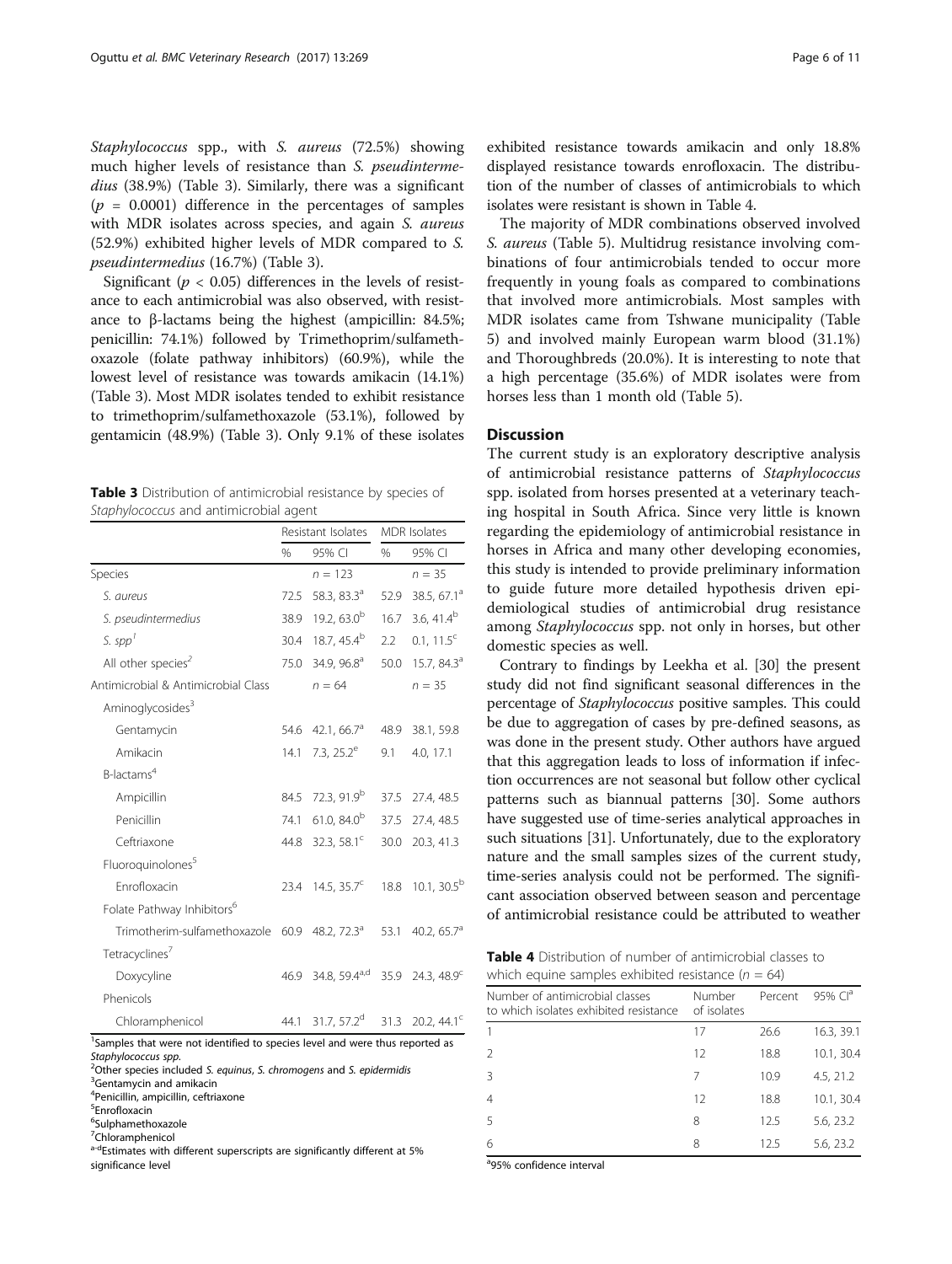<span id="page-6-0"></span>

| Table 5 Antimicrobial resistance patterns of staphylococcal isolates from equine samples from Gauteng Province (South Africa), |  |  |  |  |
|--------------------------------------------------------------------------------------------------------------------------------|--|--|--|--|
| 2007-2012                                                                                                                      |  |  |  |  |

| Horse Age<br>(months) | Breed of Horse        | Municipality | Year | Staphylococcus Species | Antimicrobial Resistance Patterns <sup>a</sup> |
|-----------------------|-----------------------|--------------|------|------------------------|------------------------------------------------|
| $\mathbf 0$           | Thoroughbred          | Tshwane      | 2008 | S. aureus              | AMP-DOX-PEN                                    |
| 0                     | Europeanwarmblood     | Mogale City  | 2011 | Staph. spp.            | AMP-PEN-SUL                                    |
| 132                   | Crossbreed            | Tshwane      | 2007 | S. aureus              | AMI-AMP-PEN                                    |
| 0                     | Boerperd              | Tshwane      | 2007 | S.pseudintermedius     | AMP-DOX-PEN                                    |
| $\mathbf 0$           | Boerperd              | Tshwane      | 2007 | <i>S.aureus</i>        | AMP-DOX-PEN                                    |
| 0                     | Unpecified or Missing | Tshwane      | 2007 | Staph. spp.            | AMP-CEF-PEN                                    |
| 131                   | Europeanwarmblood     | Johannesburg | 2008 | S. aureus              | AMP-PEN-SUL                                    |
| 48                    | Europeanwarmblood     | Tshwane      | 2012 | <i>S.aureus</i>        | AMP-GEN-PEN-SUL                                |
| 182                   | Boerperd              | Tshwane      | 2012 | S.aureus               | AMP-GEN-PEN-SUL                                |
| 1                     | Arab                  | Tshwane      | 2007 | S. equinus             | AMP-CEF-PEN-SUL                                |
| 96                    | All other breeds      | Tshwane      | 2012 | S. epidermidis         | DOX-ENR-GEN-SUL                                |
| 40                    | All other breeds      | Tshwane      | 2007 | S. aureus              | AMP-CEF-GEN-PEN-SUL                            |
| 96                    | Europeanwarmblood     | Tshwane      | 2012 | S. epidermidis         | DOX-ENR-GEN-PEN-SUL                            |
| 0                     | Unpecified or Missing | Tshwane      | 2012 | S. aureus              | AMP-CEF-CHL-PEN-SUL                            |
| 83                    | Europeanwarmblood     | Johannesburg | 2012 | S. aureus              | AMP-CHL-GEN-PEN-SUL                            |
| 48                    | Europeanwarmblood     | Tshwane      | 2012 | S. aureus              | AMP-DOX-GEN-PEN-SUL                            |
| 84                    | Thoroughbred          | Tshwane      | 2012 | S. aureus              | AMP-CEF-GEN-PEN-SUL                            |
| 0                     | Europeanwarmblood     | Johannesburg | 2008 | S. aureus              | AMP-CEF-GEN-PEN-SUL                            |
| $\mathbf 0$           | Unpecified or Missing | Tshwane      | 2012 | S. aureus              | AMP-CEF-CHL-GEN-PEN-SUL                        |
| 0                     | Unpecified or Missing | Emfuleni     | 2012 | S. aureus              | AMP-CEF-CHL-GEN-PEN-SUL                        |
| 0                     | Unpecified or Missing | Tshwane      | 2012 | S. aureus              | AMP-CEF-DOX-GEN-PEN-SUL                        |
| 84                    | Thoroughbred          | Ekurhuleni   | 2007 | S. aureus              | AMP-CEF-DOX-GEN-PEN-SUL                        |
| 168                   | Europeanwarmblood     | Ekurhuleni   | 2012 | S. aureus              | AMP-CEF-CHL-GEN-PEN-SUL                        |
| 0                     | American Saddler      | Ekurhuleni   | 2007 | S. aureus              | AMP-CEF-DOX-GEN-PEN-SUL                        |
| 81                    | Thoroughbred          | Tshwane      | 2009 | S. aureus              | AMP-CEF-DOX-GEN-PEN-SUL                        |
| 0                     | American Saddler      | Ekurhuleni   | 2007 | Staph. spp.            | AMP-CEF-DOX-GEN-PEN-SUL                        |
| 48                    | Europeanwarmblood     | Westonaria   | 2012 | S. aureus              | AMP-CHL-DOX-GEN-PEN-SUL                        |
| 19                    | Europeanwarmblood     | Westonaria   | 2012 | S. aureus              | AMP-CHL-DOX-ENR-GEN-PEN-SUL                    |
| 108                   | Thoroughbred          | Tshwane      | 2009 | S. aureus              | AMP-CEF-CHL-DOX-GEN-PEN-SUL                    |
| 0                     | Arab                  | Johannesburg | 2012 | S. aureus              | AMI-AMP-CHL-DOX-GEN-PEN-SUL                    |
| 168                   | Europeanwarmblood     | Johannesburg | 2012 | S. aureus              | AMP-CEF-CHL-DOX-GEN-PEN-SUL                    |
| 36                    | Europeanwarmblood     | Westonaria   | 2010 | S.pseudintermedius     | AMP-CEF-CHL-DOX-ENR-GEN-SUL                    |
| 111                   | All other breeds      | Tshwane      | 2009 | S.pseudintermedius     | AMP-CEF-CHL-DOX-GEN-PEN-SUL                    |
| 96                    | American Saddler      | Tshwane      | 2012 | S.aureus               | AMI-AMP-CEF-CHL-GEN-PEN-SUL                    |
| 0                     | Nooitgedachtpony      | Tshwane      | 2009 | S. aureus              | AMI-AMP-CEF-CHL-DOX-ENR-GEN-PEN                |
| 120                   | Europeanwarmblood     | Johannesburg | 2009 | S.epidermidis          | AMI-AMP-CEF-DOX-ENR-GEN-PEN-SUL                |
| 182                   | Boerperd              | Tshwane      | 2012 | S.aureus               | AMP-CEF-CHL-DOX-ENR-GEN-PEN-SUL                |
| 48                    | Europeanwarmblood     | Tshwane      | 2012 | S.epidermidis          | AMP-CEF-CHL-DOX-ENR-GEN-PEN-SUL                |
| 155                   | Thoroughbred          | Johannesburg | 2012 | S.aureus               | AMI-AMP-CHL-DOX-ENR-GEN-PEN-SUL                |
| 83                    | Thoroughbred          | Johannesburg | 2011 | S.pseudintermedius     | AMI-AMP-CEF-CHL-DOX-ENR-GEN-PEN-SUL            |
| 0                     | Unpecified or Missing | Tshwane      | 2009 | S.aureus               | AMI-AMP-CEF-CHL-DOX-ENR-GEN-PEN-SUL            |
| 72                    | Thoroughbred          | Tshwane      | 2009 | S.aureus               | AMI-AMP-CEF-CHL-DOX-ENR-GEN-PEN-SUL            |

a AMI = Amikacin; AMP = Ampicillin; CEF = Ceftriaxone; CHL = Chloramphenicol; DOX = Doxycycline; ENR = Enrofloxacin; GEN = Gentamicin; PEN = Penicillin; SUL = Sulphametho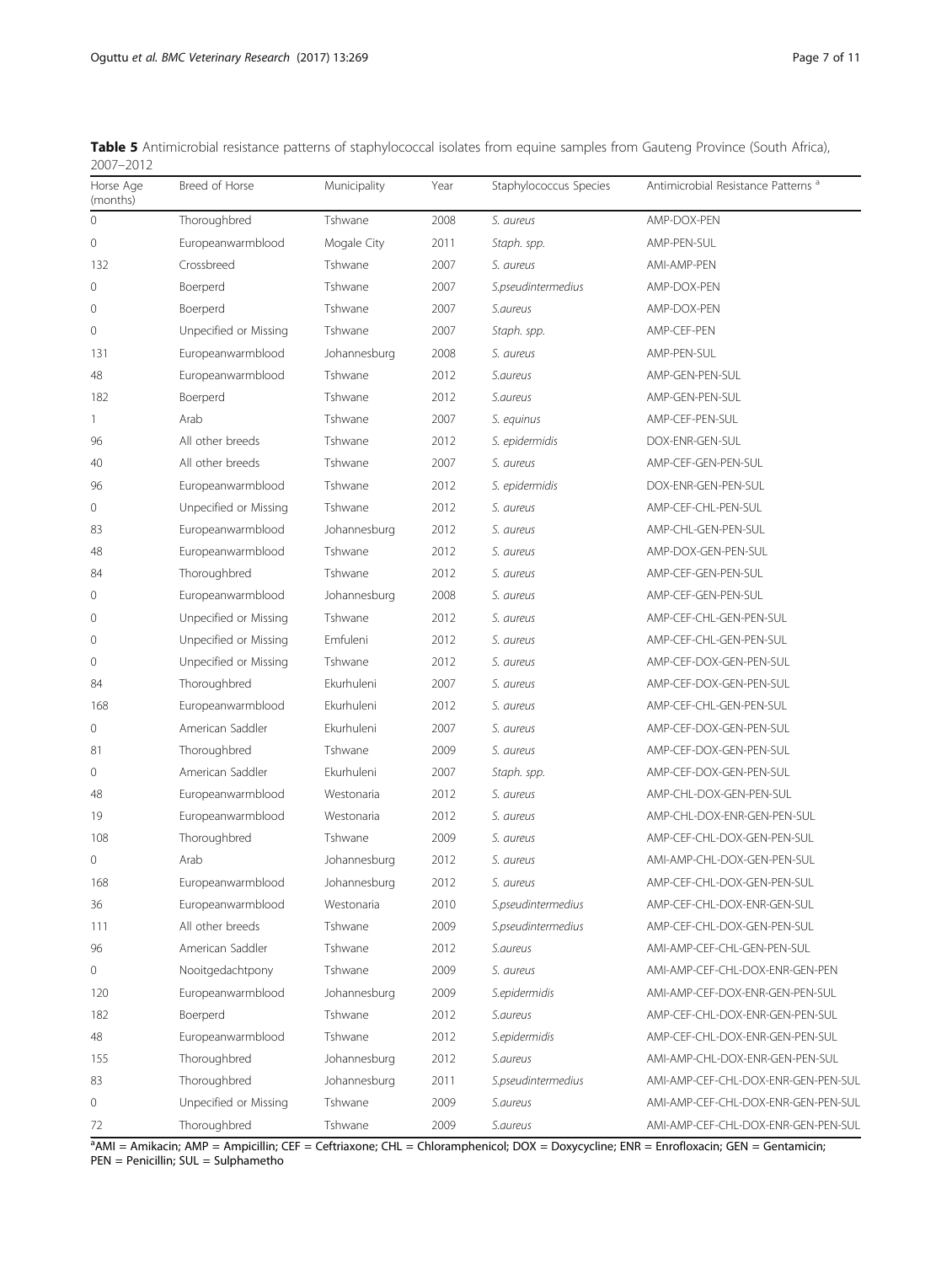conditions such as temperature and humidity. However, it may also be due to seasonal differences in staffing levels (i.e., fewer regular staff during vacation months) and seasonal differences in antimicrobial drug use due to differences in infection rates from other bacteria resulting in differences in selection pressure [\[30\]](#page-9-0).

Although the percentages of Staphylococcus positive samples increased over time, there were no similar increases in the number of samples submitted for processing. Therefore, the observed increases in percentage of Staphylococcus positive samples may be a reflection of a true increase in the number of staphylococcal infections over the years. However, more detailed primary base studies will need to be performed to further investigate this trend. The higher levels of Staphylococcal infections in some breeds of horses seem to suggest potential breed predisposition. However, the reason for this is unclear and no previous studies have reported this. Therefore, this warrants further investigations to establish the potential existence of breed predisposition. Although sex dimorphism of staphylococcal infections, especially methicillin resistant infections, have been observed in humans [[32\]](#page-9-0), no similar associations were observed in this study and to our knowledge, no studies have reported differences in staphylococcal infections in horses based on sex.

Coagulase positive Staphylococcus spp., especially S. aureus are responsible for a significantly large percentage of infections in horses as opposed to coagulase negative strains [\[1](#page-9-0)]. Therefore, the higher levels of resistance observed among S. aureus in this study is of concern, from a therapeutic point of view, due to the resulting potential treatment failures associated with the observed high levels of resistance. The relatively high levels of AMR and MDR observed in this study may suggest high selection pressure among Staphylococcus spp. isolates from horses treated at the veterinary teaching hospital. This may be due to the fact that most of the cases seen in the teaching hospital tend to be referral cases that may not have responded well to initial antimicrobial treatments by the primary care veterinarians. Thus, it is possible that most of these horses would have been on antibiotic treatment for prolonged periods before being transferred to the referral veterinary teaching hospital. Another plausible explanation for the high levels of antimicrobial resistance observed in the study could be the result of failure of horse owners to ensure that the animals complete the full course of prescribed antimicrobial therapy. This issue has been highlighted by some authors who reported that caretakers have a tendency to stop drug administration as soon as disease symptoms abate, a practice that has been incriminated in the development of antimicrobial drug resistance [[17](#page-9-0)]. Transportation stress has also been incriminated in the high carriage of resistant Staphylococcus in equine patients admitted to clinics as a result of direct contact with referring veterinarians who might be carrying resistant Staphylococcus [[4](#page-9-0)].

The high levels of antimicrobial resistance observed in this study is consistent with the observations in humans in South Africa by Essa et al. [\[12](#page-9-0)], who observed that up to 95.1% of the samples were MDR, and only 3.7% of the samples were susceptible to all antibiotics tested in the study. The very high levels of resistance to β-lactams observed in the current study is consistent with reports by Weese [[1\]](#page-9-0) who reported high levels of resistance to β-lactams among staphylococci and especially S. aureus. Some studies have reported that routine use of β-lactam antibiotics in prevention of surgical infections, predisposes horses to acquisition of methicillin resistant S. aureus [\[33](#page-9-0), [34](#page-10-0)]. Therefore, the high levels of resistance to β-lactam antibiotics in the present study could signal the existence of methicillin resistance in staphylococcal infections in horses presented at the hospital under study. Unfortunately, methicillin was not routinely included in the susceptibility test panels used by the veterinary teaching hospital that supplied the data for the current study, and hence the levels of resistance to methicillin could not be assessed in the current study. However, it is encouraging to note that resistance to fluoroquinolones was relatively low implying that these antimicrobials are still relatively effective and therefore their use could more likely be associated with successful treatment outcomes compared to β-lactams. It is worth noting that in South Africa, some of the older antibiotics are readily available to farmers over the counter while the newer ones require prescription [\[35](#page-10-0)]. This may have impacted selection pressure for antimicrobial resistance especially influencing antimicrobials readily available over the counter.

The observed low levels of resistance towards aminoglycosides was not unusual. For instance, Abrahamsen [[17](#page-9-0)] in a study conducted in Maine (USA), also observed that Staphylococcus spp. tended to be susceptible to both gentamicin and amikacin, both of which are aminoglycosides. Furthermore, a study by Schnellmann et al. [[33](#page-9-0)], investigating emergence of resistance after hospitalization in Switzerland, found much lower levels of resistance to amikacin compared to other antimicrobials. However, it is worth noting that the level of resistance observed here may not be a true reflection of the level of resistance in the larger horse population. For example, Van den Eede et al. [[4\]](#page-9-0) observed a much lower level of resistance among horses on farms that were situated in a region surrounding an equine clinic in Belgium whereas much higher carriage rates of resistant Staphylococcus had been detected in horses presented at the clinic [[4\]](#page-9-0).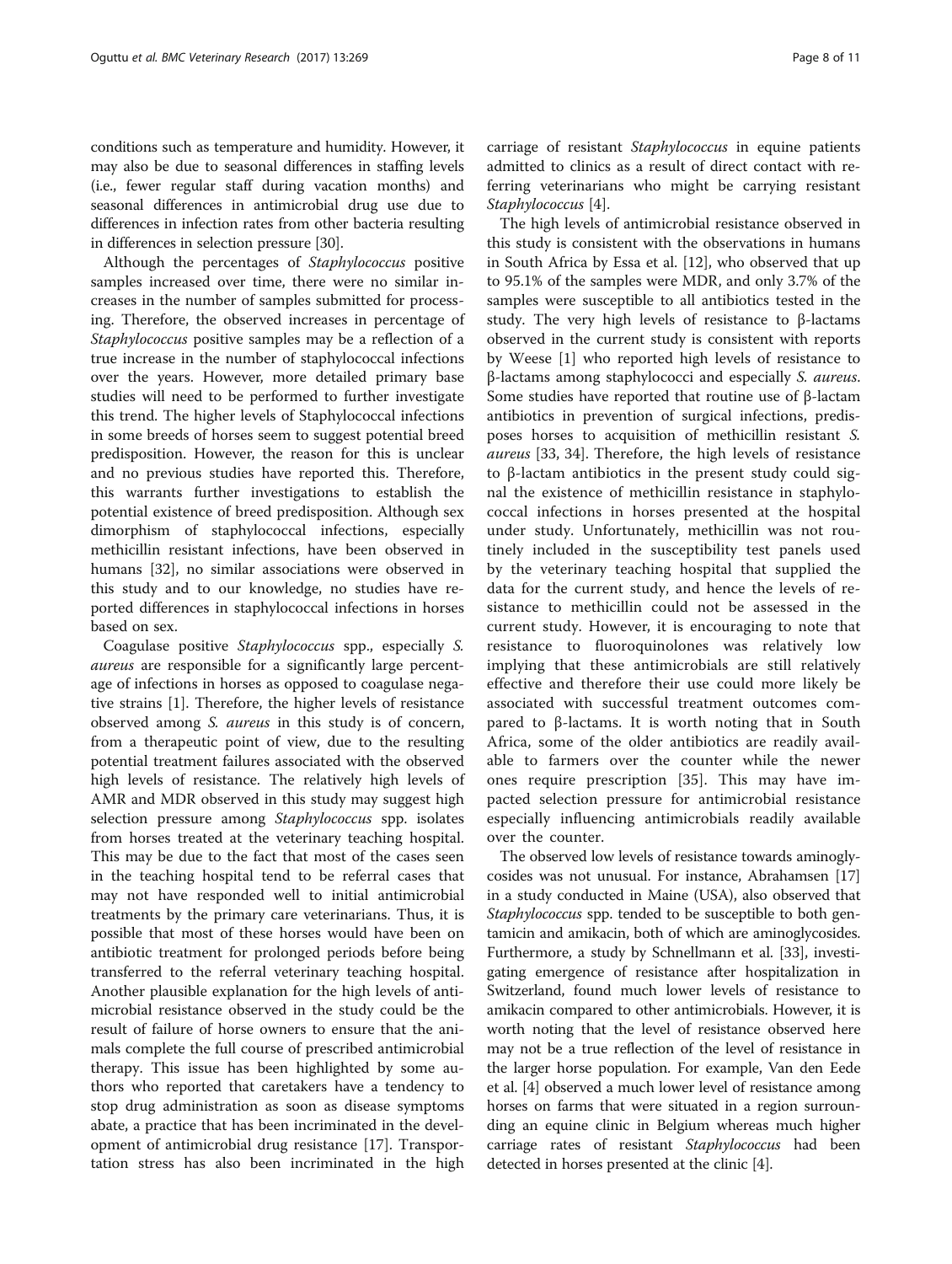The significant differences in the percentage of MDR isolates across species, with S. aureus exhibiting higher levels of MDR compared to other species, was anticipated given that it is the most common species in horses and therefore more likely to be exposed to higher selection pressure during antibiotic treatments compared to the other less common species [\[30\]](#page-9-0). Worth noting was that MDR was frequently observed among isolates from horses less than 1 month old. This could be due to the fact that foals frequently require antimicrobial treatment to combat a variety of conditions. Moreover, the basic principle of antimicrobial treatment in neonatal foals is the use of broad-spectrum antimicrobials [[36](#page-10-0)]. This practice potentially increases the selection pressure for antimicrobial resistance among foals. However, it is interesting to note that MDR isolates resistant to six or more drugs tended to occur in older horses, which suggests that the overall selection pressure for antimicrobial drug resistance could be higher in older horses. Some authors have indicated that after 3 days of hospitalization and treatment with penicillin, the percentage of Staphylococcus isolates showing antibiotic resistance dramatically increases in horses [\[33](#page-9-0)].

Although some authors have reported geographic differences in levels of AMR staphylococcal isolates [[37](#page-10-0)], the current study did not identify significant geographic differences. This could most likely be due to the small samples sizes involved in some of the municipalities included in the study. Therefore, more detailed and larger studies need to be performed to more fully investigate geographic and other determinants of variations in AMR and MDR staphylococcal infections. Thus, our next set of studies will focus on these issues as well as investigating practices in the use of antimicrobials by both veterinary practitioners and animal owners.

A limitation of this retrospective laboratory-based study is that the source of samples (e.g. nasal, skin, etc) could not be assessed due to quality of these data. A positive outcome of this finding is that we will work with the laboratory to improve laboratory data capture. This will have a positive impact of improved data quality for similar studies in the future. Additionally, information on past antimicrobial use was not available and therefore we could not assess its associations with levels of AMR or MDR. Moreover, detailed analysis of the β-lactam resistant isolates were not performed and hence we could not assess their susceptibility to methicillin. Finally, it is possible that some of the isolates reported as Staphylococcus spp. may have belonged to S. aureus, S. pseudintermedius, S. epidermidis or S. equinus. Unfortunately, information was not available to elucidate this.

# **Conclusions**

The above limitations notwithstanding, the study has shown evidence of seasonal patterns of staphylococcal infections and occurrence of AMR and MDR in horses. There is also evidence of differences in the occurrence of AMR and MDR by species of Staphylococcus and breed of horse. Resistance among Staphylococcus isolates was highest towards β-lactam antibiotics, but lowest towards amikacin. It should be pointed out that this was an exploratory descriptive study that did not lend itself to more detailed analyses such as use of multivariable models due to the small sample sizes involved. However, this being the first study of its kind in Africa, it provides useful descriptive information to guide future more detailed studies intended to address the problems of equine staphylococcal infections and antimicrobial resistance. Routine surveillance, prudent antimicrobial use and efficient infection control should be advocated as strategies to contain development of antimicrobial resistance in horse infections. Future studies will need to be primary-base involving large sample sizes to help understand specific local factors contributing to development of antimicrobial resistance so as to better guide treatment and control efforts.

#### **Abbreviations**

95% CI: 95% Confidence Interval; AMR: Antimicrobial Resistant; CoNS: coagulase-negative staphylococci; CoPS: coagulase-positive staphylococci; MDR: Multidrug Resistant; MRSA: Methicillin Resistant Staphylococcus aureus; p: p-value; S. aureus: Staphylococcus aureus; S. epidermidis: Staphylococcus epidermidis; S. equinus: Staphylococcus equinus; S. hyicus: Staphylococcus hyicus; S. intermedius: Staphylococcus intermedius; S. pseudintermedius: Staphylococcus pseudintermedius; spp.: Species; USA: United States of America; β-lactam: Beta-lactam

#### Acknowledgments

Carnegie African Diaspora Program and the University of South African Visiting Research Program are gratefully acknowledged for making it possible for Dr. Odoi to travel to South Africa to conduct the study.

#### Funding

This project was made possible by funding from the University of Tennessee Centers of Excellence, Carnegie African Diaspora Fellowship Program and the University of South Africa visiting research program that funded the research collaboration between Drs Odoi and Oguttu. The funders had no role in study design, data collection and analysis, decision to publish, or preparation of the manuscript.

#### Availability of data and materials

The data that support the findings of this study are available from the bacteriology laboratory of the University of Pretoria that has legal ownership of the data. The data are not publicly available and can be requested for and obtained from the above listed legal owner.

#### Authors' contributions

JWO was involved in study design, results interpretation and editing of the manuscript. DNQ was involved in study design, data entry and manuscript writing. AO conceived the study idea, was involved in study design, analysed the data, interpreted the results and was involved in extensive editing of the manuscript. All authors read and approved the final manuscript

#### Ethics approval and consent to participate

This study was approved by the Animal Ethics Committees of both the University of Pretoria and the University of South Africa (reference number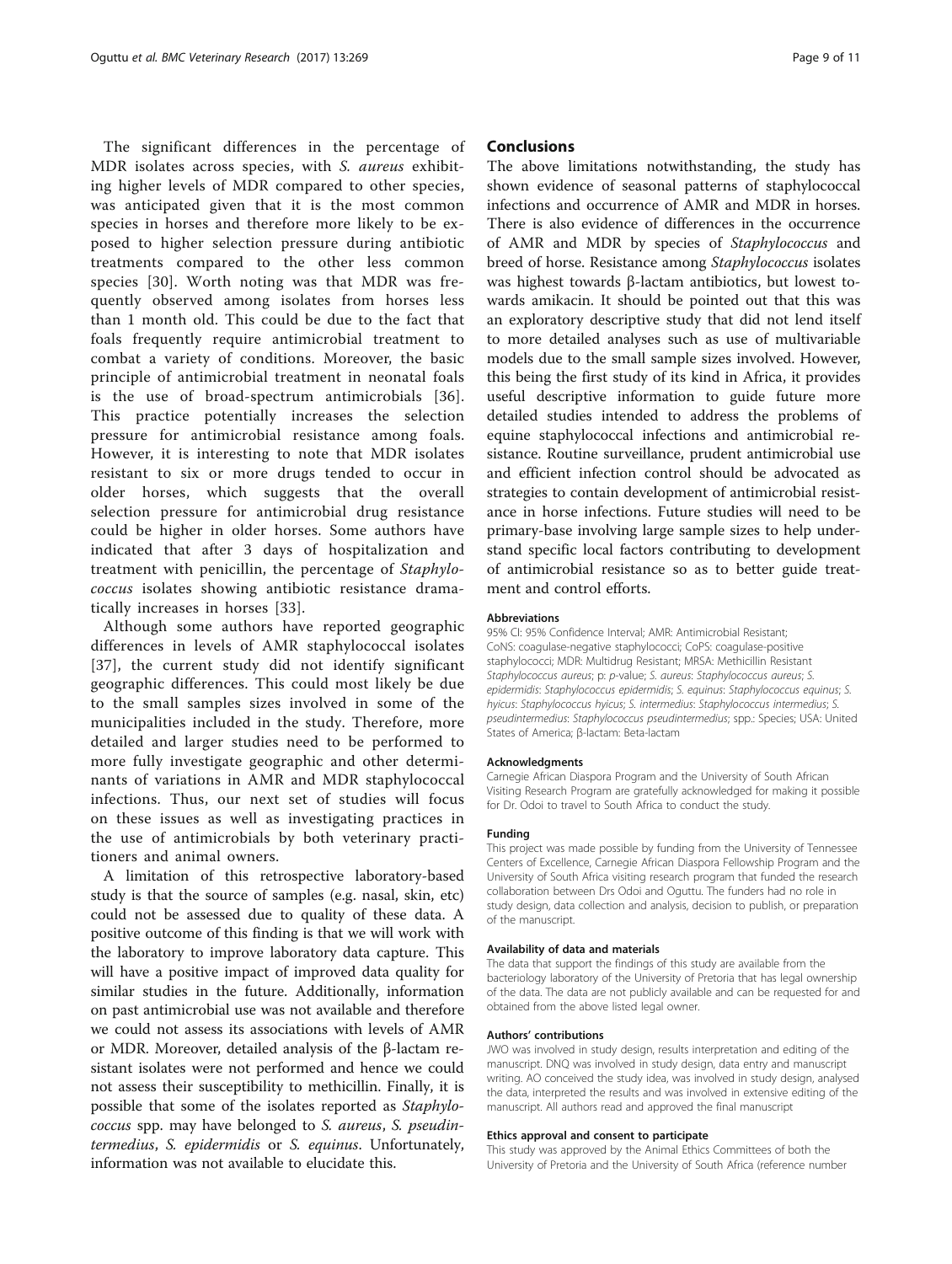<span id="page-9-0"></span>V051–14 and Ref. NR.: 2014/CAES/077 respectively). Consent for animal samples to be used in research and for the findings to be published was obtained from animal owners at the time they consented for their animals to receive care at the veterinary teaching hospital.

#### Consent for publication

Not applicable

#### Competing interests

The authors declare that they have no competing interests.

### Publisher's Note

Springer Nature remains neutral with regard to jurisdictional claims in published maps and institutional affiliations.

#### Author details

<sup>1</sup>Department of Agriculture and Animal Health, College of Agriculture and Environmental Sciences, University of South Africa, Florida Science Campus, Johannesburg, South Africa. <sup>2</sup>Section Veterinary Public Health, Department of Paraclinical Sciences, Faculty of Veterinary Sciences, University of Pretoria, Pretoria, South Africa. <sup>3</sup>Biomedical and Diagnostic Sciences, College of Veterinary Medicine, University of Tennessee, Knoxville, USA.

#### Received: 27 December 2016 Accepted: 14 August 2017 Published online: 22 August 2017

#### References

- 1. Weese JS. Staphylococcal infections. In: Sellon DC, Long M, editors. Equine Infect Dis Internet. Toronto: Elsevier Health Sciences; 2013. p. 664.
- 2. Devriese LA, Nzuambe D, Godard C. Identification and characteristics of staphylococci isolated from lesions and normal skin of horses. Vet Microbiol. 1985;10:269–77.
- 3. Busscher JF. Van Duijkeren E, Sloet van Oldruitenborgh-Oosterbaan MM. The prevalence of methicillin-resistant staphylococci in healthy horses in the Netherlands. Vet. Microbiol. 2006;113:131–6.
- 4. den Eede A, Martens A, Feryn I, Vanderhaeghen W, Lipinska U, Gasthuys F, et al. Low MRSA prevalence in horses at farm level. BMC Vet Res. 2012;8:213.
- van Duijkeren E, Ten Horn L, Wagenaar JA, de Bruijn M, Laarhoven L, Verstappen K, et al. Suspected horse-to-human transmission of MRSA ST398. Emerg Infect Dis [Internet]. 2011;17:1137–9. Available from: [http://www.ncbi.](http://www.ncbi.nlm.nih.gov/pmc/articles/PMC3358200/pdf/10-1330_finalL.pdf) [nlm.nih.gov/pmc/articles/PMC3358200/pdf/10-1330\\_finalL.pdf](http://www.ncbi.nlm.nih.gov/pmc/articles/PMC3358200/pdf/10-1330_finalL.pdf)
- 6. van Duijkeren E, Moleman M, van Oldruitenborgh-Oosterbaan MM, Multem J, Troelstra A, Fluit AC, et al. Methicillin-resistant Staphylococcus Aureus in horses and horse personnel: an investigation of several outbreaks. Vet Microbiol. 2010; 141:96–102.
- Weese JS, Caldwell F, Willey BM, Kreiswirth BN, McGeer A, Rousseau J, et al. An outbreak of methicillin-resistant Staphylococcus Aureus skin infections resulting from horse to human transmission in a veterinary hospital. Vet Microbiol. 2006;114:160–4.
- 8. Weese JS, Archambault M, Willey BM, Hearn P, Kreiswirth BN, Said-Salim B, et al. Methicillin-resistant Staphylococcus Aureus in horses and horse personnel, 2000-2002 141. EmergInfectDis Centers Dis Control Prev. 2005;11:430–5.
- 9. Perovic O, Koornhof H, Black V, Moodley I, Duse A, Galpin J. Staphylococcus Aureus bacteraemia at two academic hospitals in Johannesburg. South African Med J. 2006;96:714–7.
- 10. Magiorakos A-P, Srinivasan A, Carey RB, Carmeli Y, Falagas ME, Giske CG, et al. Multidrug-resistant, extensively drug-resistant and pandrug-resistant bacteria: an international expert proposal for interim standard definitions for acquired resistance. Clin. Microbiol. Infect. [Internet]. Blackwell Publishing Ltd; 2012 [cited 2016 Jun 24];18:268–81 Available from: [http://linkinghub.](http://linkinghub.elsevier.com/retrieve/pii/S1198743X14616323) [elsevier.com/retrieve/pii/S1198743X14616323](http://linkinghub.elsevier.com/retrieve/pii/S1198743X14616323)
- 11. Safdar N, Bradley EA. The risk of infection after nasal colonization with Staphylococcus Aureus. Am J Med [Internet]. 2008;121:310–5. Available from:<http://www.sciencedirect.com/science/article/pii/S0002934307009746>
- 12. Essa ZI, Connolly C, Essack SY. Staphylococcus aureus from Public Hospitals in Kwa-Zulu-Natal, South Africa–Infection Detection and Strain-Typing. South African J. Epidemiol. Infect. [Internet]. 2009 [cited 2016 Jun 24]; 24:4–7 Available from: [http://www.sajei.co.za/index.php/SAJEI/article/](http://www.sajei.co.za/index.php/SAJEI/article/viewFile/100/143) [viewFile/100/143](http://www.sajei.co.za/index.php/SAJEI/article/viewFile/100/143).
- 13. Ruzauskas M, Couto N, Siugzdiniene R, Klimiene I, Virgailis M, Vaskeviciute L, et al. Methicillin-resistant coagulase-negative staphylococcus spp. prevalence in Lithuanian dogs: a cross-sectional study. Vet. Arh. 2015;85:175–87.
- 14. Kern A, Perreten V. Clinical and molecular features of methicillin-resistant, coagulase-negative staphylococci of pets and horses. J Antimicrob Chemother [Internet]. 2013;68:1256–66. Available from: [http://jac.](http://jac.oxfordjournals.org/content/68/6/1256.full.pdf) [oxfordjournals.org/content/68/6/1256.full.pdf](http://jac.oxfordjournals.org/content/68/6/1256.full.pdf)
- 15. Weese JS, Lefebvre SL. Risk factors methicillin-resistant staphylococcus aureus colonization in horses admitted to a veterinary teaching hospital. Can Vet J. 2007;48:921–6.
- 16. Bagcigil FA, Moodley A, Baptiste KE, Jensen VF, Guardabassi L. Occurrence, species distribution, antimicrobial resistance and clonality of methicillin- and erythromycin-resistant staphylococci in the nasal cavity of domestic animals. Vet Microbiol. 2007;121:307–15.
- 17. Abrahamsen K. Equine infectious diseases and microbial resistance to antibiotics. Dartmouth Undergradaute J Sci. 2004;1:37–41.
- 18. Oguttu WJ. Antimicrobial drug resistance of enteric bacteria from broilers fed antimicrobial growth enhancers and exposed poultry abattior workers. Pretoria: University of Pretoria; 2007.
- 19. Morton TM, Johnston JL, Patterson J, Archer GL. Characterization of a conjugative staphylococcal mupirocin resistance plasmid. DOI Antimicrob. Agents Chemother [Internet]. 1995 [cited 2017 Mar 4];39 Available from: [http://aac.asm.org/content/39/6/1272.](http://aac.asm.org/content/39/6/1272)
- 20. Bjorland J, Steinum T, Sunde M, Waage S, Heir E. Novel plasmid-borne gene qacJ mediates resistance to quaternary ammonium compounds in equine Staphylococcus aureus, Staphylococcus simulans, and Staphylococcus intermedius. Antimicrob. Agents Chemother. [Internet]. 2003 [cited 2017 Mar 4];47:3046–52 Available from: [http://aac.asm.org/cgi/doi/10.1128/AAC.](http://aac.asm.org/cgi/doi/10.1128/AAC.47.10.3046-3052.2003) [47.10.3046-3052.2003.](http://aac.asm.org/cgi/doi/10.1128/AAC.47.10.3046-3052.2003)
- 21. Moodley A, Oosthuysen WF, Duse AG, Marais E, South African MSG. Molecular characterization of clinical methicillin-resistant Staphylococcus Aureus isolates in South Africa. J Clin Microbiol [Internet]. 2010;48:4608–11. Available from: <http://www.ncbi.nlm.nih.gov/pmc/articles/PMC3008489/pdf/1704-10.pdf>
- 22. Oosthuysen WF, Orth H, Lombard C, Sinha B, Wasserman E. In vitro characterization of representative clinical South African Staphylococcus aureus isolates from various clonal lineages. New microbes new Infect. [Internet]. Elsevier; 2014 [cited 2016 Jun 24];2:115–22. Available from: [http://](http://www.ncbi.nlm.nih.gov/pubmed/25356356) [www.ncbi.nlm.nih.gov/pubmed/25356356.](http://www.ncbi.nlm.nih.gov/pubmed/25356356)
- 23. SOUTHAFRICA.COM. Weather of Gauteng | By South Africa Channel [Internet]. South Africa Channels. 2017 [cited 2017 Mar 3] Available from: [http://www.southafrica.com/gauteng/climate/.](http://www.southafrica.com/gauteng/climate/)
- World Weather Online. Weather Averages | Monthly Average High and Low Temperature | Average Precipitation and Rainfall days | World Weather Online [Internet]. 2012 [cited 2017 Mar 3]. Available from: [https://www.](https://www.worldweatheronline.com/johannesburg-weather-averages/gauteng/za.aspx) [worldweatheronline.com/johannesburg-weather-averages/gauteng/za.aspx.](https://www.worldweatheronline.com/johannesburg-weather-averages/gauteng/za.aspx)
- 25. Quinn PJ, Carter ME, Markey B, Carter GR. Clinical veterinary microbiology. Mosby Wolfe: Edinburgh, Scotland; 1994.
- 26. Clinical and Laboratory Standards Institute. Performance standards for antimicrobial susceptibility testing; eighteenth informational supplement. CLSI docum. Wayne, PA: Clinicall and Laboratory Standards Institute; 2008.
- 27. Dohne S, Merle R, Altrock AV, Waldmann KH, Verspohl J, Gruning P, et al. Antibiotic susceptibility of salmonella, campylobacter coli, and campylobacter jejuni isolated from northern German fattening pigs. J Food Prot. 2012;75:1839–45.
- 28. Royston P. A simple method for evaluating the Shapiro-Francia W' test for non-normality. Underst Stat. 1983;32:297–300.
- 29. Corporation STATA. Stata MP. Parallel E. 4905 Lakeway drive College Station. TX, USA: Stata Corporation; 2013.
- 30. Leekha S, Diekema DJ, Perencevich EN. Seasonality of staphylococcal infections. Clin Microbiol Infect [Internet]. 2012;18:927–33. Available from: <http://onlinelibrary.wiley.com/doi/10.1111/j.1469-0691.2012.03955.x/pdf>
- 31. Fisman DN. Seasonality of Infectious Diseases. [https://doi.org/10.1146/](https://doi.org/10.1146/annurev.publhealth.28.021406.144128) [annurev.publhealth.28.021406.144128](https://doi.org/10.1146/annurev.publhealth.28.021406.144128). Annual Reviews; 2007;
- 32. Humphreys H, Fitzpatick F, Harvey, Brain J. Gender differences in rates of carriage and bloodstream infection caused by methicillin-resistant Staphylococcus aureus. Are they real, do they matter and why? Clin. Infect. Dis. [Internet]. 2015;61:1708–14. Available from: [http://cid.oxfordjournals.org/](http://cid.oxfordjournals.org/content/early/2015/07/21/cid.civ576.full.pdf+html) [content/early/2015/07/21/cid.civ576.full.pdf+html](http://cid.oxfordjournals.org/content/early/2015/07/21/cid.civ576.full.pdf+html).
- 33. Schnellmann C, Gerber V, Rossano A, Jaquier V, Panchaud Y, Doherr MG, et al. Presence of New mecA and mph(C) Variants Conferring Antibiotic